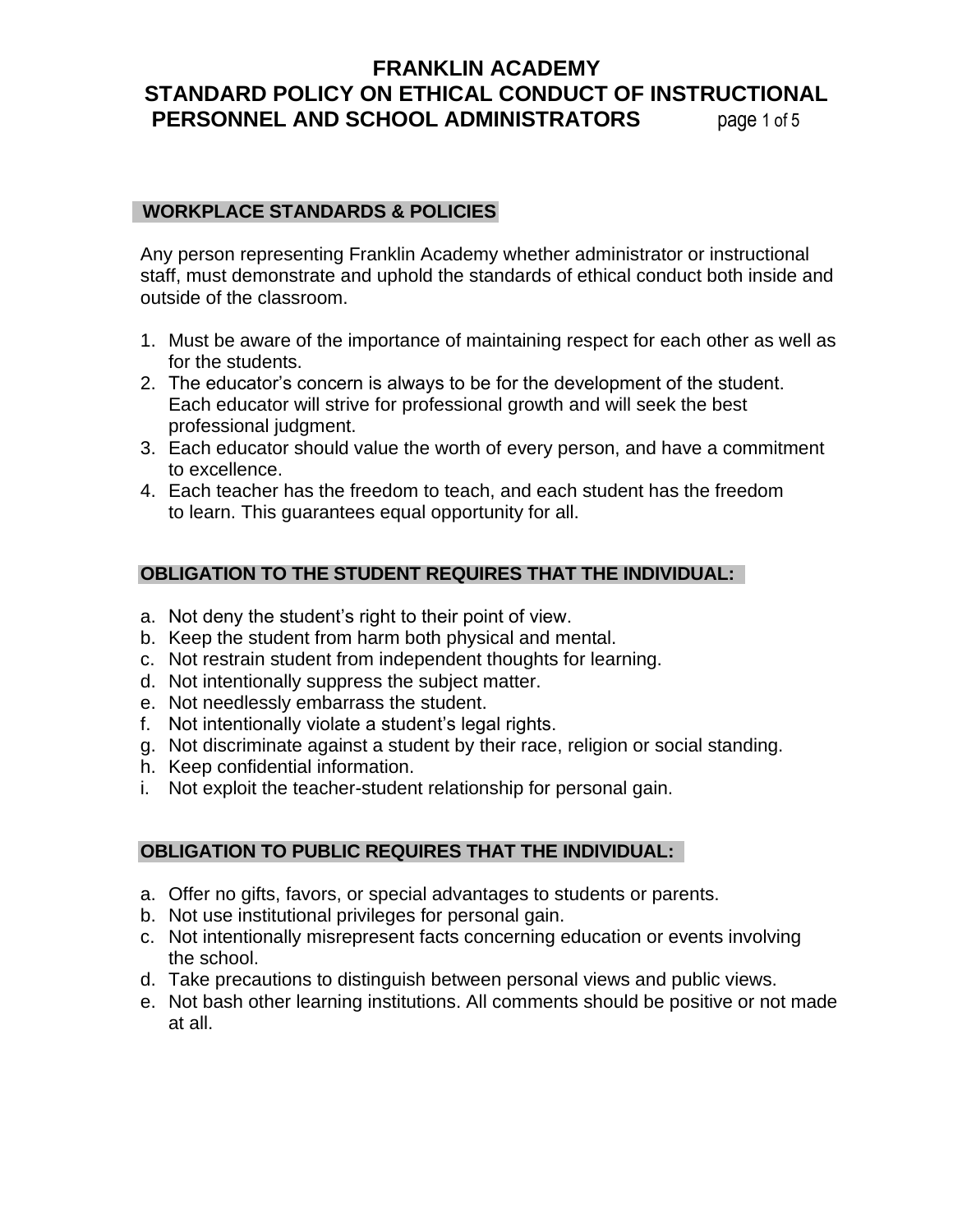# **FRANKLIN ACADEMY STANDARD POLICY ON ETHICAL CONDUCT OF INSTRUCTIONAL PERSONNEL AND SCHOOL ADMINISTRATORS** page 2 of 5

## **OBLIGATION TO THE EDUCATION PROFESSIONAL REQUIRES THAT THE INDIVIDUAL:**

- a. Be honest and impartial in dealings.
- b. Not interfere with a colleague's civil rights or political views.
- c. Not engage in harassing or discriminatory conduct.
- d. Not make fraudulent statements concerning the school or its students and faculty.
- e. Not make malicious statements or perform undermining actions about or toward a colleague.
- f. Not withhold information regarding a position from an applicant or misrepresent an assignment or condition of employment.
- g. Not assist entry into or continuance in the profession of any person known to be unqualified.
- h. Not misrepresent one's own professional qualities.
- i. Self report within 48 hours any case of arrest/charges involving abuse or possession of a controlled substance.
- j. Report to the appropriate authority any known allegation of a violation.
- k. Seek no reprisal against any individual who has reported any allegation.
- l. Shall not deny a colleague professional benefits of advantages or participation in any professional organization based on color, religion, age, sex, national or ethnic origin, political beliefs, handicap condition, marital status or family background.

## **ABIDE BY ALL SCHOOL POLICIES AND PROCEDURES WITH STEADFAST ADHERANCE TO THE FOLLOWING:**

- a. Immediately report known or suspected child abuse or neglect to the Florida Department of Children and Families. 1-800-96-ABUSE
- b. An employee who fails to report known or suspected child abuse or neglect is subject to disciplinary action by the employer, by the state department of education, or through criminal prosecution.

# **ABUSE MEANS ANY WILLFUL ACT OR THREATENED ACT THAT RESULTS IN ANY PHYSICAL, MENTAL OR SEXUAL HARM.**

**NOTE: CORPORAL DISCILINE OF A CHILD BY A PARENT OR LEGAL DOES NOT ITSELF CONSTITUTE ABUSE WHEN IT DOES NOT RESULT IN THE HARM DESCRIBED ABOVE TO THE CHILD.**

**NEGLECT MEANS WHEN THE CHILD IS DEPRIVED OF BASIC NEEDS SUCH A FOOD, CLOTHING, SHELTER AND MEDICAL NEEDS. This should be reported immediately.**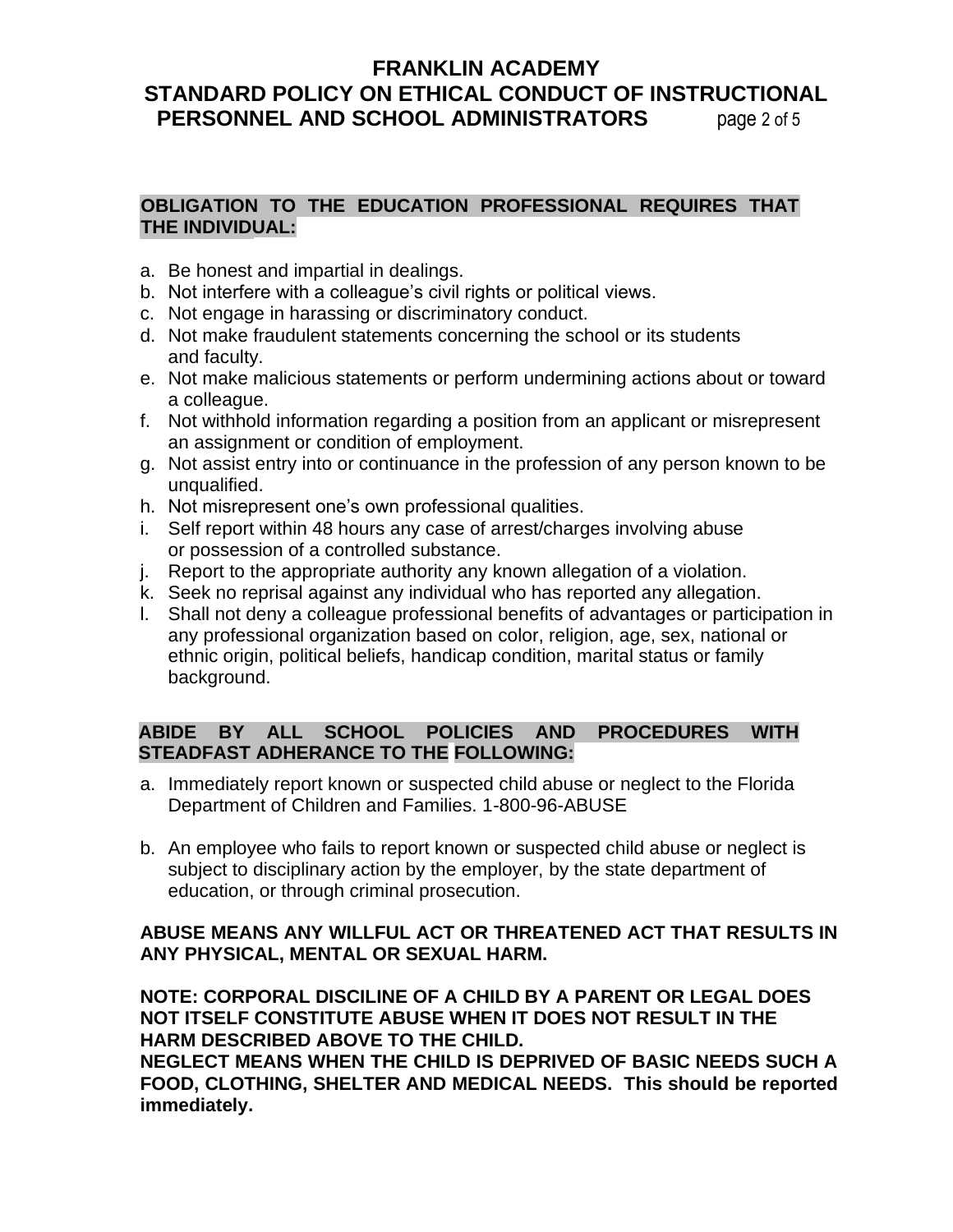# **FRANKLIN ACADEMY STANDARD POLICY ON ETHICAL CONDUCT OF INSTRUCTIONAL PERSONNEL AND SCHOOL ADMINISTRATORS** page 3 of 5

## **BULLYING AND HARASSMENT:**

All students have the right to a safe educational environment. Educators are responsible for not allowing students to harass one another.

Items include behaviors such as teasing, threats, intimidation, stalking, physical violence, theft, public humiliation, destruction of property, social exclusion, sexual violation, or any action that is construed as denigrating based on race, religion or gender.

Harassment means threatening and insulting or dehumanizing gestures, use of data or computer software, or written, verbal or physical conduct directed against a student or school employee. These behaviors and the events they propagate must be reported immediately.

Discrimination is strictly prohibited, and all employees shall abide by the policies of the school and the school district.

## **CONFIDENTIALITY AGREEMENT PROHIBITED**

Any employee who resigns or has been terminated is prohibited from entering into a written or verbal agreement with anyone in the effort to conceal misconduct.

#### **REFERENCE CHECKS**

All instructional personnel or administrators who prepare reference letters should be honest in describing the qualifications of their subject.

All who report negative information on an employer or colleague are immune from civil liability.

## **ALCOHOL AND DRUG FREE WORKPLACE**

Whether inside or outside of the workplace alcoholic beverages, narcotic drugs and controlled substances, must not be indulged by any Franklin Academy employee for the purposes of consumption, sale, distribution or mere possession.

## **ACCEPTABLE USE OF SCHOOL PROPERTY**

School property should be used for school purposes only, and each employee should report any unauthorized activity.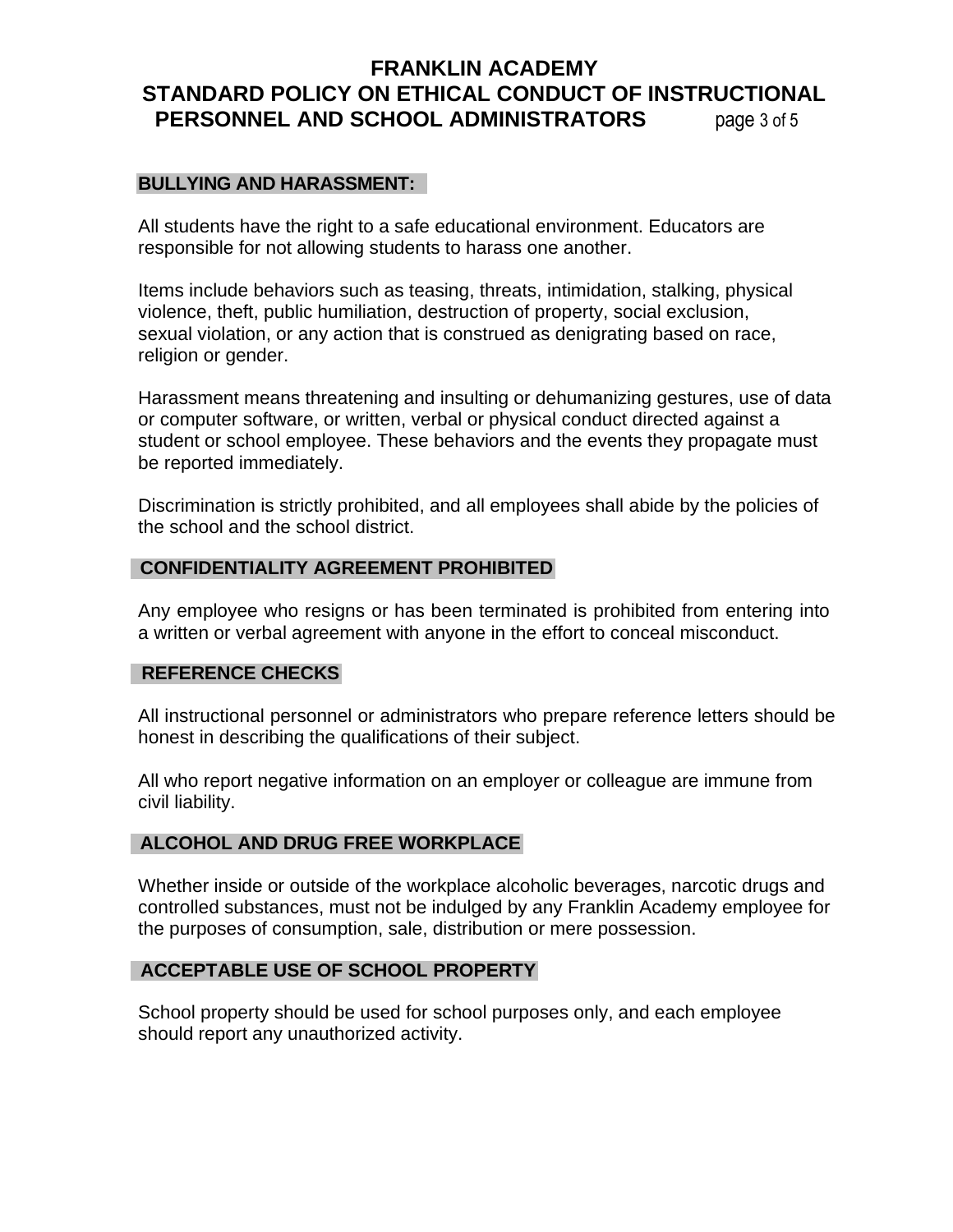# **FRANKLIN ACADEMY STANDARD POLICY ON ETHICAL CONDUCT OF INSTRUCTIONAL PERSONNEL AND SCHOOL ADMINISTRATORS** page 4 of 5

## **WEAPONS**

No weapons are allowed on the campus premises, vehicles or during any activity in which Franklin Academy is associated or being represented.

## **SECURITY OF TESTS**

All national norm reference tests should be kept under lock and key.

All forms of academic dishonesty are strictly prohibited.

Loss of test materials should be reported immediately to Mrs. Franklin at: (850) 322-2860

#### **DRESS CODE**

All staff and administration shall maintain a clean and well-groomed appearance, wearing attire that is both professional and modest.

## **TOBACCO**

Use of tobacco in any form is prohibited in the school, its vehicles, or at any event in which Franklin Academy is being represented.

## **ELECTRONIC COMMUNICATION AND SOCIAL NETWORKING SITES**

Instructional personnel and administrators shall use caution, good judgment, and temperance when using these sites. There must be absolutely no postings that would embarrass or disfavor the school, its staff, its associates, or its students.

## **TRAINING REQUIREMENT**

All instructional personnel and administrators must engage in annual training on the standards of ethical conduct and the school policy for reporting misconduct.

## **REPORTS TO THE OFFICE OF PROFESIONAL PRACTICES SERVICES (DOE)**

Any violation of these standards of conduct may result in the information being reported to the office of professional practices services for investigation to determine if disciplinary action should be taken against an educator's Florida Educator Certificate.